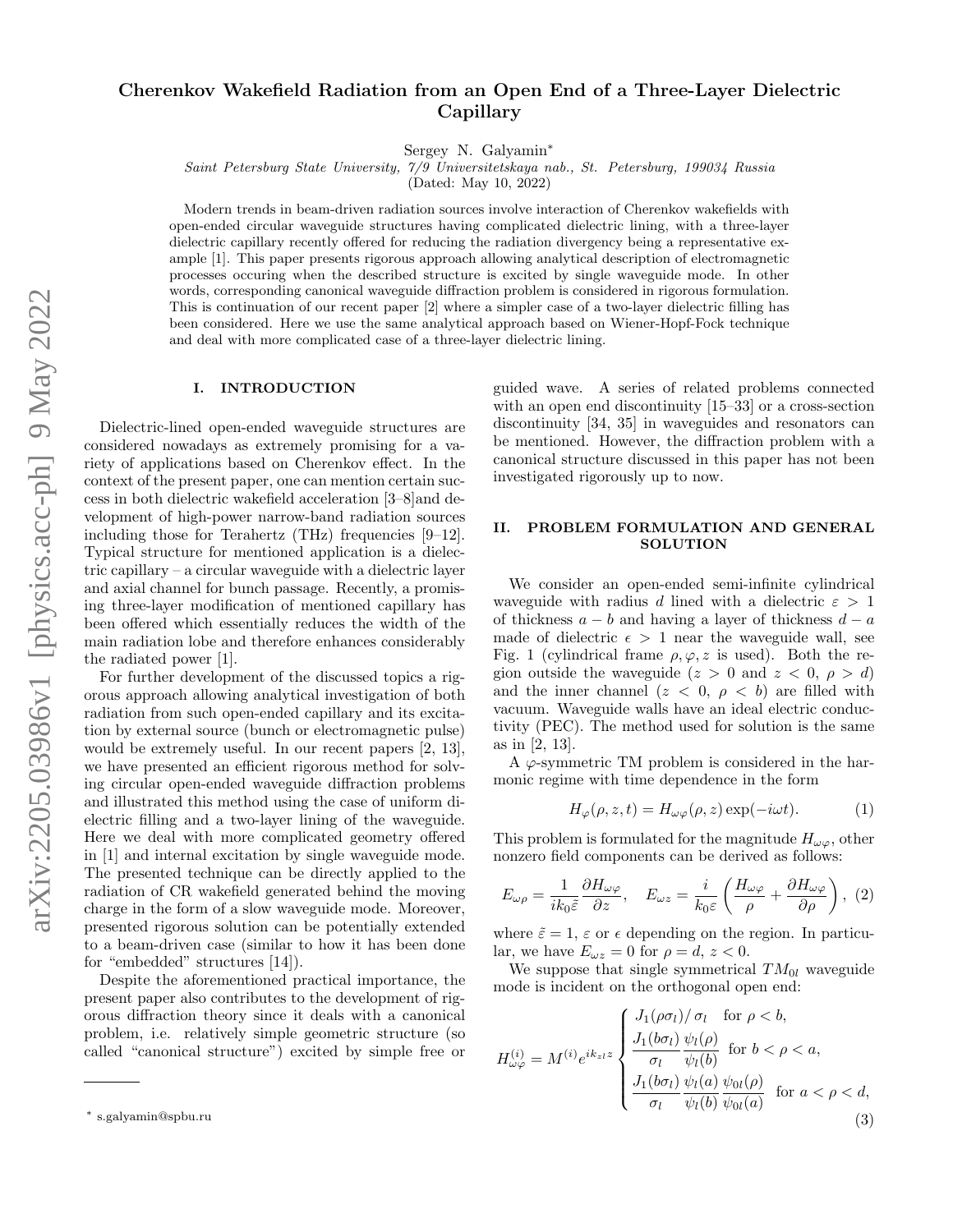

Figure 1. Geometry of the problem and main notations.

where  $M^{(i)}$  is an arbitrary amplitude constant,

$$
\psi_{0m}(\xi) = J_1(\xi \chi_m) Y_0(d\chi_m) - N_1(\xi \chi_m) J_0(d\chi_m), \n\psi_m(\xi) = J_1(\xi s_m) \varphi_{2m} - N_1(\xi s_m) \varphi_{1m}, \n\varphi_{1m} = \sigma_m J_0(b\sigma_m) J_1(b s_m) - s_m \varepsilon^{-1} J_1(b\sigma_m) J_0(b s_m), \n\varphi_{2m} = \sigma_m J_0(b\sigma_m) Y_1(b s_m) - s_m \varepsilon^{-1} J_1(b\sigma_m) Y_0(b s_m),
$$
\n(4)

 $J_{\nu}$  and  $Y_{\nu}$  are Bessel and Neumann functions of  $\nu$ -th order, correspondingly, transverse wave numbers  $\sigma_m$ ,  $s_m$ and  $\chi_m$  are determined by the following dispersion equation

$$
\det \hat{M} = 0,\t\t(5)
$$

$$
\hat{M} = \begin{pmatrix}\n\varphi_{1m} & \varphi_{2m} & 0 & 0 \\
J_1(as_m) & Y_1(as_m) & -J_1(ax_m) & -Y_1(ax_m) \\
\frac{s_m J_0(as_m)}{5} & \frac{s_m Y_0(as_m)}{5} & \frac{-\chi_m J_0(ax_m)}{J_0(d\chi_m)} & \frac{-\chi_m Y_0(ax_m)}{Y_0(d\chi_m)} \\
\end{pmatrix},
$$
\n(6)

longitudinal wave number  $k_z$  is connected with  $\sigma_m$ ,  $s_m$ and  $\chi_m$  as follows:

$$
k_{zm} = \sqrt{k_0^2 - \sigma_m^2} = \sqrt{k_0^2 \varepsilon - s_m^2} =
$$
  
=  $\sqrt{k_0^2 \varepsilon - \chi_m^2}$ , Im $k_{zm}$  > 0, (7)

 $k_0 = \omega/c + i\delta$  ( $\delta \rightarrow 0$ , which is equivalent to infinitely small dissipation an all areas),  $c$  is the light speed in vacuum. From (7) one can express both  $s_m$  and  $\chi_m$  through  $\sigma_m$  and obtain the dispersion relation with respect to a single variable  $\sigma_m$ . Note that Eq. (3) transforms to the corresponding mode of a two-layer waveguide [2] for  $\epsilon \rightarrow \varepsilon$ .

The reflected field in the area inside the waveguide  $(z < 0, \rho < a)$  is decomposed into a series of TM modes propagating in the opposite direction:

$$
H_{\omega\varphi}^{(r)} = \sum_{m=0}^{\infty} M_m e^{-ik_{zm}z} \begin{cases} \frac{J_1(\rho\sigma_m)/\sigma_m \quad \text{for } \rho < b,}{\sigma_m \quad \psi_m(\rho)} & \text{for } b < \rho < a, \\ \frac{J_1(b\sigma_m)}{\sigma_m} \frac{\psi_m(b)}{\psi_m(b)} & \text{for } b < \rho < a, \\ \frac{J_1(b\sigma_m)}{\sigma_m} \frac{\psi_m(a)}{\psi_m(b)} & \psi_{0m}(a) \\ \text{for } a < \rho < d, \end{cases} \tag{8}
$$

where  $\{M_m\}$  are unknown "reflection coefficients" that should be determined. Note that since both the structure and the excitation (3) are uniform in  $\varphi$  then only symmetric TM modes are taken into account in the reflected field.

The area outside the waveguide is divided into three subareas "1", "2", "3" and "4" (see Fig. 1), where the field is described by Helmholtz equation:

$$
\left[\frac{\partial^2}{\partial z^2} + \frac{\partial^2}{\partial \rho^2} + \frac{1}{\rho} \frac{\partial}{\partial \rho} + \left(k_0^2 - \frac{1}{\rho^2}\right)\right] H_{\omega\varphi}^{(1,2,3,4)} = 0. \quad (9)
$$

We introduce functions  $\Psi_{\pm}(\rho,\alpha)$  (hereafter subscripts  $\pm$ mean that function is holomorphic and free of poles and zeros in areas Im  $\alpha > -\delta$  and Im  $\alpha < \delta$ , correspondingly):

$$
\Psi_{+}^{(1,2,3,4)}(\rho,\alpha) = (2\pi)^{-1} \int_0^\infty dz H_{\omega\varphi}^{(1,2,3,4)}(\rho,z) e^{i\alpha z}, \tag{10}
$$

$$
\Psi_{-}^{(4)}(\rho,\alpha) = (2\pi)^{-1} \int_{-\infty}^{0} dz H_{\omega\varphi}^{(4)}(\rho,z) e^{i\alpha z}, \qquad (11)
$$

and similar transforms of  $E_{\omega z}^{(1,2,3,4)}$ , for example,

$$
\Phi_{+}^{(1,2,3,4)}(\rho,\alpha) = (2\pi)^{-1} \int_0^\infty dz \frac{k_0}{i} E_{\omega z}^{(1,2,3,4)}(\rho,z) e^{i\alpha z}.
$$
\n(12)

From (12) and (2) we have the following relation between Φ and Ψ:

$$
\Phi_{+}^{(1,2,3,4)}(\rho,\alpha) = \frac{\Psi_{+}^{(1,2,3,4)}(\rho,\alpha)}{\rho} + \frac{\partial \Psi_{+}^{(1,2,3,4)}(\rho,\alpha)}{\partial \rho},\tag{13}
$$

and the same relation between  $\Phi_{-}^{(4)}(\rho,\alpha)$  and  $\Psi_{-}^{(4)}(\rho,\alpha)$ . From (9) we obtain

$$
\left(\frac{\partial^2}{\partial \rho^2} + \frac{1}{\rho} \frac{\partial}{\partial \rho} + \kappa^2 - \frac{1}{\rho^2}\right) \left\{ \Psi_+^{(1,2,3)} \right\} = \left\{ \frac{F^{(1,2,3)}}{0} \right\},\tag{14}
$$

$$
2\pi F^{(1,2,3)} = \left. \partial H^{(1,2,3)}_{\omega\varphi}/\partial z \right|_{z=0_+} - i\alpha H^{(1,2,3)}_{\omega\varphi} \right|_{z=0_+}, \tag{15}
$$

where

$$
\kappa = \sqrt{k_0^2 - \alpha^2}, \quad \text{Im}\,\kappa > 0. \tag{16}
$$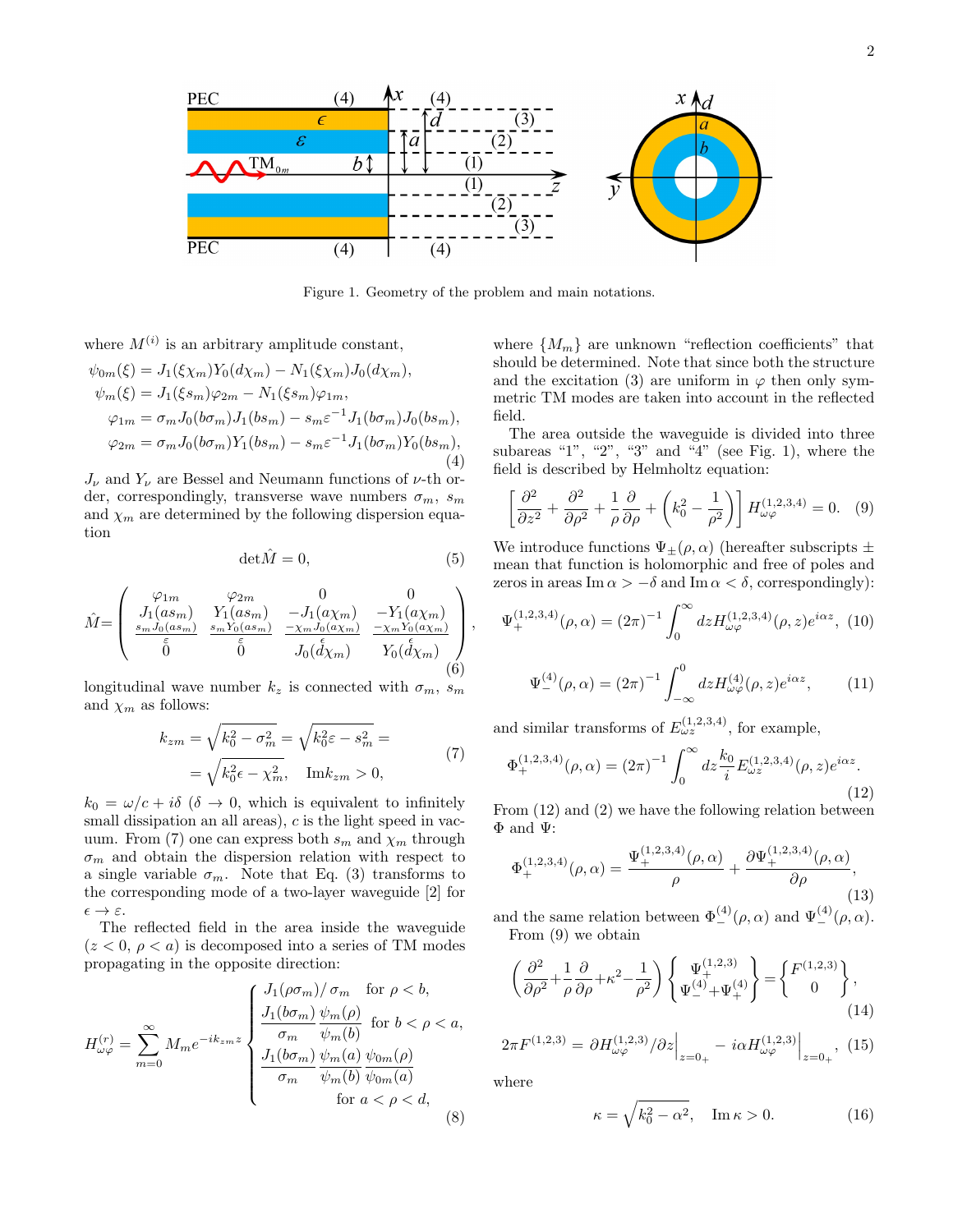Equation  $(14)$  is obtained in a similar way as Eq.  $(9)$ in [13].

Functions  $F^{(1,2,3)}$  are determined using continuity of  $E_{\omega\rho}$  and  $H_{\omega\varphi}$  for  $z = 0$ ,  $\rho < d$  (see [13] for details), therefore

$$
2\pi F^{(1)} = i \left[ \left( k_{zl} - \alpha \right) M^{(i)} J_1(\rho \sigma_l) / \sigma_l \right. - \sum_{m=1}^{\infty} \left( k_{zm} + \alpha \right) M_m J_1(\rho \sigma_m) / \sigma_m \right], \tag{17}
$$

$$
2\pi F^{(2)} = i \left[ M^{(i)} \left( \frac{k_{zl}}{\varepsilon} - \alpha \right) \frac{J_1(b\sigma_l)}{\sigma_l} \frac{\psi_l(\rho)}{\psi_l(b)} - \sum_{m=1}^{\infty} M_m \left( \frac{k_{zm}}{\varepsilon} + \alpha \right) \frac{J_1(b\sigma_m)}{\sigma_m} \frac{\psi_m(\rho)}{\psi_m(b)} \right],
$$
(18)

$$
2\pi F^{(3)} = i \left[ M^{(i)} \left( \frac{k_{zl}}{\epsilon} - \alpha \right) \frac{J_1(b\sigma_l)}{\sigma_l} \frac{\psi_l(a)}{\psi_l(b)} \frac{\psi_{0l}(\rho)}{\psi_{0l}(a)} - \sum_{m=1}^{\infty} M_m \left( \frac{k_{zm}}{\epsilon} + \alpha \right) \frac{J_1(b\sigma_m)}{\sigma_m} \frac{\psi_m(a)}{\psi_m(b)} \frac{\psi_{0m}(\rho)}{\psi_{0m}(a)} \right].
$$
\n(19)

General solution of Eq. (14) has the form (see [13] for details):

$$
\Psi_{+}^{(1)}(\rho,\alpha) = C^{(1)}J_{1}(\rho\kappa) + \Psi_{p}^{(1)}(\rho,\alpha), \tag{20}
$$

$$
\Psi_{+}^{(2)}(\rho,\alpha) = C_{1}^{(2)} J_{1}(\rho \kappa) \n+ C_{2}^{(2)} Y_{1}(\rho \kappa) + \Psi_{p}^{(2)}(\rho,\alpha),
$$
\n(21)

$$
\Psi_{+}^{(3)}(\rho,\alpha) = C_{1}^{(3)} J_{1}(\rho \kappa)
$$
\n
$$
C_{1}^{(3)} V_{-}(\alpha \kappa) + \Psi_{-}^{(3)}(\alpha \kappa) \tag{92}
$$

$$
+ C_2^{(3)} Y_1(\rho \kappa) + \Psi_p^{(3)}(\rho, \alpha), \tag{22}
$$

$$
\Psi_{-}^{(4)}(\rho,\alpha) + \Psi_{+}^{(4)}(\rho,\alpha) = C^{(4)}H_{1}^{(1)}(\rho\kappa), \qquad (23)
$$

where  $H_{\nu}^{(1)}$  is a Hankel function of the first kind of  $\nu$ -th order,  $C^{(1,4)}$  and  $C^{(2,3)}_{1,2}$  are unknown coefficients.

Particular solutions of the inhomogeneous equations  $\Psi_p^{(1,2,3)}$  have the form (see [13] for details)

$$
\Psi_p^{(1)}(\rho,\alpha) = \frac{iM^{(i)}}{2\pi\sigma_l} \frac{J_1(\rho\sigma_l)}{k_{zl} + \alpha} - \sum_{m=1}^{\infty} \frac{iM_m}{2\pi\sigma_m} \frac{J_1(\rho\sigma_m)}{k_{zm} - \alpha}, \tag{24}
$$

$$
\Psi_p^{(2)}(\rho,\alpha) = \frac{iM^{(i)}}{2\pi} \frac{\frac{k_{z1}}{\varepsilon} - \alpha}{\kappa^2 - s_l^2} \frac{J_1(b\sigma_l)}{\sigma_l} \frac{\psi_l(\rho)}{\psi_l(b)}
$$

$$
-\sum_{m=1}^{\infty} \frac{iM_m}{2\pi} \frac{\frac{k_{zm}}{\varepsilon} + \alpha}{\kappa^2 - s_m^2} \frac{J_1(b\sigma_m)}{\sigma_m} \frac{\psi_m(\rho)}{\psi_m(b)},
$$
(25)

$$
\Psi_p^{(3)}(\rho,\alpha) = \frac{iM^{(i)}}{2\pi} \frac{\frac{k_{z1}}{\epsilon} - \alpha}{\kappa^2 - \chi_l^2} \frac{J_1(b\sigma_l)}{\sigma_l} \frac{\psi_l(a)}{\psi_l(b)} \frac{\psi_{0l}(\rho)}{\psi_{0l}(a)}
$$

$$
-\sum_{m=1}^{\infty} \frac{iM_m}{2\pi} \frac{\frac{k_{zm}}{\epsilon} + \alpha}{\kappa^2 - \chi_m^2} \frac{J_1(b\sigma_m)}{\sigma_m} \frac{\psi_m(a)}{\psi_m(b)} \frac{\psi_{0m}(\rho)}{\psi_{0m}(a)}.
$$
(26)

From Eq. (13) one obtains corresponding form of general solution for  $\Phi \colon$ 

$$
\Phi_{+}^{(1)}(\rho,\alpha) = ik_0^{-1}C^{(1)}\kappa J_0(\rho\kappa) + \Phi_p^{(1)}(\rho,\alpha),\tag{27}
$$

$$
\Phi_{+}^{(2)}(\rho,\alpha) = ik_0^{-1}C_1^{(2)}\kappa J_0(\rho\kappa) + ik_0^{-1}C_2^{(2)}\kappa J_0(\rho\kappa) + \Phi_p^{(2)}(\rho,\alpha),
$$
\n(28)

$$
\Phi_{+}^{(3)}(\rho,\alpha) = ik_0^{-1}C_1^{(3)}\kappa J_0(\rho\kappa) + ik_0^{-1}C_2^{(3)}\kappa J_0(\rho\kappa) + \Phi_p^{(3)}(\rho,\alpha),
$$
\n(29)

$$
\Phi_{-}^{(4)}(\rho,\alpha) + \Phi_{+}^{(4)}(\rho,\alpha) = ik_0^{-1} C^{(4)} \kappa H_0^{(1)}(\rho \kappa), \quad (30)
$$

where

$$
\Phi_p^{(1)}(\rho,\alpha) = \frac{-M^{(i)}}{2\pi k_0} \frac{J_0(\rho\sigma_l)}{k_{z_l} + \alpha} + \sum_{m=1}^{\infty} \frac{M_m}{2\pi k_0} \frac{J_0(\rho\sigma_m)}{k_{z_m} - \alpha}, \tag{31}
$$

$$
\Phi_p^{(2)}(\rho,\alpha) = \frac{-M^{(i)}}{2\pi k_0} \frac{\frac{k_{z_l}}{\varepsilon} - \alpha s_l J_1(b\sigma_l)}{\sigma_l} \frac{\phi_l(\rho)}{\phi_l(b)}
$$
  
+ 
$$
\sum_{m=1}^{\infty} \frac{M_m}{2\pi k_0} \frac{\frac{k_{z_m}}{\varepsilon} + \alpha s_m J_1(b\sigma_m)}{\sigma_m} \frac{\phi_m(\rho)}{\phi_m(b)},
$$
(32)

$$
\Phi_p^{(3)}(\rho,\alpha) = \frac{-M^{(i)}}{2\pi k_0} \frac{\frac{k_{z1}}{\epsilon} - \alpha}{\kappa^2 - \chi_l^2} \frac{J_1(b\sigma_l)}{\sigma_l} \frac{\psi_l(a)}{\psi_l(b)} \frac{\chi_l\phi_{0l}(\rho)}{\phi_{0l}(a)} \n+ \sum_{m=1}^{\infty} \frac{M_m}{2\pi k_0} \frac{\frac{k_{zm}}{\epsilon} + \alpha}{\kappa^2 - \chi_m^2} \frac{J_1(b\sigma_m)}{\sigma_m} \frac{\psi_m(a)}{\psi_m(b)} \frac{\chi_m\phi_{0m}(\rho)}{\phi_{0m}(a)},
$$
\n(33)

where

$$
\phi_{0m}(\rho) = J_0(\rho \chi_m) Y_0(d\chi_m) - N_0(\rho \chi_m) J_0(d\chi_m),
$$
  

$$
\phi_m(\rho) = J_0(\rho s_m) \varphi_{2m} - N_0(\rho s_m) \varphi_{1m},
$$
 (34)

and  $\Phi_p^{(3)}(d,\alpha) = 0$  since  $\phi_{0m}(d) = 0$ .

Boundary condition  $E_{\omega z} = 0$  for  $\rho = d, z < 0$  results in  $\Phi_{-}^{(4)}(d,\alpha) = 0$ , and we obtain from (30):

$$
C^{(4)} = \frac{k_0 \Phi_+^{(4)}(d, \alpha)}{i\kappa H_1^{(1)}(d\kappa)},
$$
\n(35)

therefore from Eq. (23)

$$
\Psi_{+}^{(4)}(d,\alpha) + \Psi_{-}^{(4)}(d,\alpha) = \frac{k_0 \Phi_{+}^{(4)}(a,\alpha) H_1^{(1)}(d\kappa)}{i\kappa H_1^{(1)}(d\kappa)}.\tag{36}
$$

To obtain Wiener-Hopf-Fock equation one should express the term  $\Psi_{+}^{(4)}(d,\alpha)$  in Eq. (36) through the  $\Phi_{+}^{(4)}(d,\alpha)$ . This can be done using the continuity con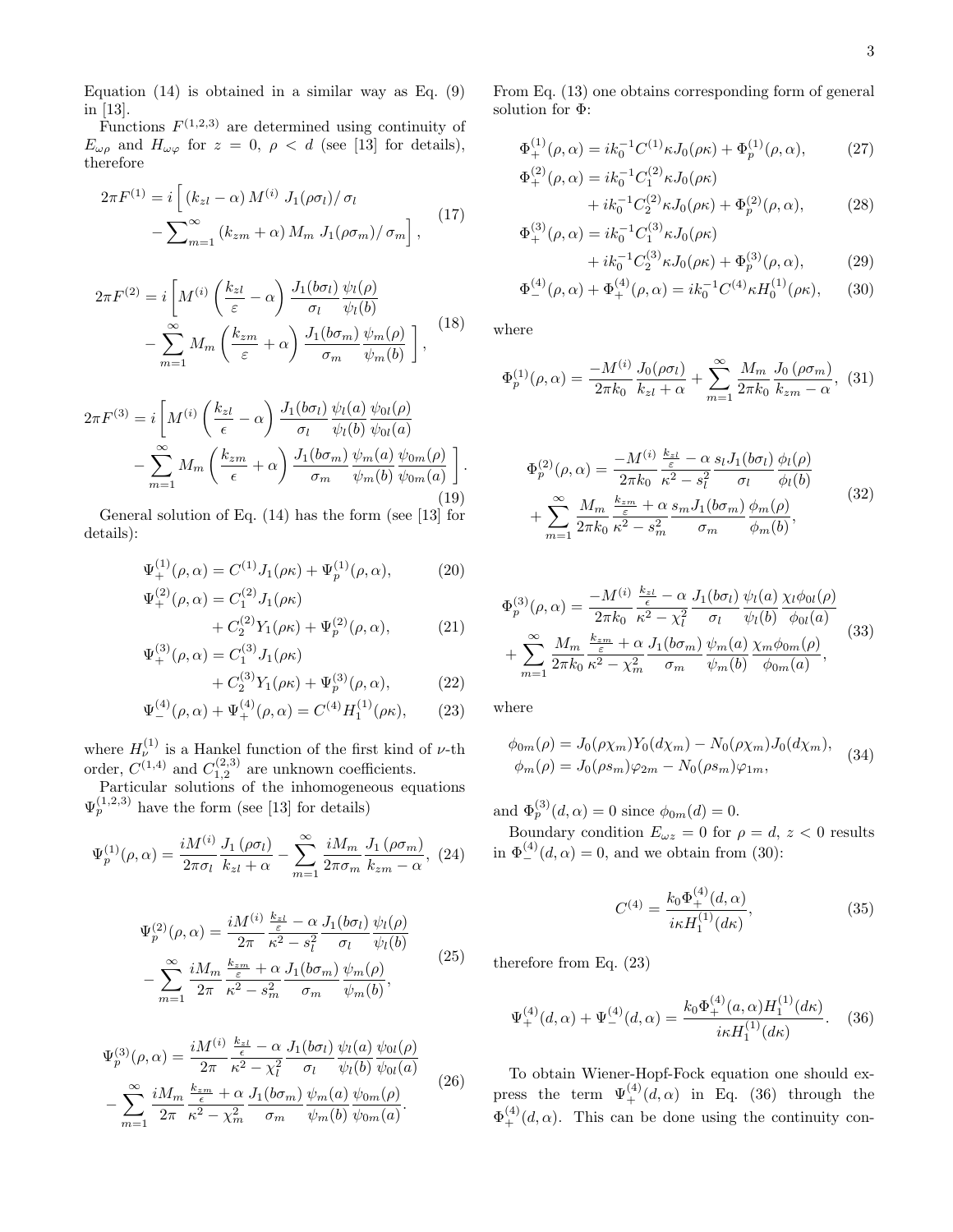ditions for  $\rho = b, a, d, z > 0$  (see [2] for details):

$$
\Psi_{+}^{(4)}(d,\alpha) = \frac{k_{0}\Phi_{+}^{(4)}(d,\alpha)J_{1}(d\kappa)}{i\kappa J_{0}(d\kappa)} + \Psi_{p}^{(3)}(d,\alpha) \n- \frac{k_{0}}{i\kappa dJ_{0}(d\kappa)} \left[ bJ_{1}(b\kappa) \left( \Phi_{p}^{(1)}(b,\alpha) - \Phi_{p}^{(2)}(b,\alpha) \right) \right. \n+ aJ_{1}(a\kappa) \left( \Phi_{p}^{(2)}(a,\alpha) - \Phi_{p}^{(1)}(a,\alpha) \right) \n- \frac{i b\kappa J_{0}(b\kappa)}{k_{0}} \left( \Psi_{p}^{(1)}(b,\alpha) - \Psi_{p}^{(2)}(b,\alpha) \right) \n- \frac{i a\kappa J_{0}(a\kappa)}{k_{0}} \left( \Psi_{p}^{(2)}(a,\alpha) - \Psi_{p}^{(3)}(a,\alpha) \right) \right].
$$
\n(37)

Similar to [2, 13], the right-hand side of (37) formally possesses pole singularity for  $\alpha = \alpha_m$ :

$$
\alpha_m = \sqrt{k_0^2 - j_{0m}^2 d^{-2}}, \quad \text{Im}\alpha_m > 0,
$$
 (38)

where  $j_{0m}$  is the m-th zero of Bessel function  $J_0$  ( $\alpha_m$  are longitudinal wavenumbers of vacuum waveguide of radius d). However, the function determined by Eq. (37) should be regular in the area Im $\alpha > -\delta$ . Therefore, this pole singularity at the right-hand side should be eliminated and we obtain the following requirement:

$$
\Phi_{+}^{(4)}(d,\alpha_{p})J_{1}(j_{0p}) = \frac{1}{d} \left\{ bJ_{1}(bj_{0p}/d) \right\}
$$
\n(39)

$$
\times \left[ \Phi_p^{(1)}(b, \alpha_p) - \Phi_p^{(2)}(b, \alpha_p) \right]
$$
\n(40)

$$
+ aJ_1(aj_{0p}/d) \left[ \Phi_p^{(2)}(a,\alpha_p) - \Phi_p^{(1)}(a,\alpha_p) \right]
$$
 (41)

$$
-\frac{i b j_{0p} J_0(b j_{0p}/d)}{dk_0} \left[ \Psi_p^{(1)}(b, \alpha_p) - \Psi_p^{(2)}(b, \alpha_p) \right]
$$
 (42)

$$
-\frac{iaj_{0p}J_0(aj_{0p}/d)}{dk_0}\left[\Psi_p^{(2)}(a,\alpha_p)-\Psi_p^{(3)}(a,\alpha_p)\right]\bigg\}.
$$
 (43)

Substituting Eq. (37) into Eq. (36) and combining the terms proportional to  $\Phi_{+}^{(4)}(d,\alpha)$  we obtain the following Wiener-Hopf-Fock equation:

$$
\frac{2k_0\Phi_+^{(4)}(d,\alpha)}{\kappa G(\alpha)} + \Psi_-^{(4)}(d,\alpha) + \frac{1}{dJ_0(d\kappa)}\frac{i}{2\pi}\Pi(\alpha) = 0, \tag{44}
$$

where

$$
G(\alpha) = \pi a \kappa J_0(a\kappa) H_0^{(1)}(a\kappa), \qquad (45)
$$

$$
\Pi(\alpha) = b \frac{M^{(i)} \zeta_{1l}(\alpha)}{k_{z1} + \alpha} - \sum_{m=0}^{infty} b \frac{M_m \zeta_{1m}(\alpha)}{k_{zm} - \alpha}
$$
  
+ 
$$
M^{(i)} \frac{\frac{k_{z1}}{\varepsilon} - \alpha}{\kappa^2 - s_l^2} \frac{s_l J_1(b\sigma_l)}{\sigma_l \psi_l(b)} \eta_{1l}(\alpha)
$$
  
- 
$$
\sum_{m=0}^{\infty} M_m \frac{\frac{k_{zm}}{\varepsilon} + \alpha}{\kappa^2 - s_m^2} \frac{s_m J_1(b\sigma_m)}{\sigma_m \psi_m(b)} \eta_{1m}(\alpha)
$$
  
+ 
$$
a M^{(i)} \frac{\frac{k_{z1}}{\varepsilon} - \alpha}{\kappa^2 - \chi_l^2} \frac{J_1(b\sigma_l)}{\sigma_l} \frac{\psi_l(a)}{\psi_l(b) \psi_{0l}(a)} \eta_{2l}(\alpha)
$$
  
- 
$$
\sum_{m=0}^{\infty} a M_m^{(i)} \frac{\frac{k_{zm}}{\varepsilon} + \alpha}{\kappa^2 - \chi_m^2} \frac{J_1(b\sigma_m)}{\sigma_m} \frac{\psi_m(a)}{\psi_m(b) \psi_{0m}(a)} \eta_{2m}(\alpha),
$$
(46)

$$
\eta_{1m}(\alpha) = b\phi_{2m}\mu_{bm}(\alpha) - a\phi_{2m}\mu_{am}(\alpha) \n-b\phi_{1m}\nu_{bm}(\alpha) + a\phi_{1m}\nu_{am}(\alpha), \n\mu_{bm}(\alpha) = J_0(b\kappa)J_1(bs_m)/s_m - J_0(bs_m)J_1(b\kappa)/\kappa, \n\nu_{bm}(\alpha) = J_0(b\kappa)Y_1(bs_m)/s_m - Y_0(bs_m)J_1(b\kappa)/\kappa, \n\mu_{am}(\alpha) = J_0(a\kappa)J_1(as_m)/s_m - J_0(as_m)J_1(a\kappa)/\kappa, \n\nu_{am}(\alpha) = J_0(a\kappa)Y_1(as_m)/s_m - Y_0(as_m)J_1(a\kappa)/\kappa, \n\eta_{2m}(\alpha) = \chi_m Y_0(d\chi_m)\zeta_{2m} \n+ J_0(d\chi_m)(\chi_m J_1(a\kappa)Y_0(a\chi_m)/\kappa - J_0(a\kappa)Y_1(a\chi_m)) \n- 2J_0(d\kappa)(\pi a\chi_m)^{-1}, \n\zeta_{1m}(\alpha) = J_0(b\sigma_m)J_1(b\kappa)/\kappa - J_0(b\kappa)J_1(b\sigma_m)/\sigma_m.
$$
\n(47)

Equation  $(44)$  is solved in a common way (see [2, 13, 16] for details). Omitting standard factorizations and estimations, we obtain:

$$
\Phi_{+}^{(4)}(d,\alpha) = \frac{1}{4\pi i k_0 d} \kappa_{+}(\alpha) G_{+}(\alpha)
$$

$$
\times \sum_{q=1}^{\infty} \Pi(-\alpha_q) \frac{\kappa_{+}(\alpha_q) G_{+}(\alpha_q) j_{0q}}{d^2 \alpha_q J_1(j_{0q})(\alpha + \alpha_q)}.
$$
(48)

To find  $\{M_m\}$ , one should substitute (48) into (39). After transformations we obtain an infinite linear system of the form

$$
\sum_{m=1}^{\infty} W_{pm} M_m = M^{(i)} w_p, \quad p = 1, 2, \dots,
$$
 (49)

which is convergent and can be solved numerically using the reducing technique (see, for example, [2, 13] for details).

## III. EM FIELD DERIVATION

When the set of coefficients  $\{M_m\}$  is determined, the electromagnetic field can be calculated via the inverse transform over  $\alpha$ , in accordance with Eqs. (10) and (11):

$$
H_{\omega\varphi}^{(1,2,3)}(\rho,z>0) = \int_{-\infty}^{+\infty} \Psi_{+}^{(1,2,3)}(\rho,\alpha)e^{-i\alpha z} d\alpha, \quad (50)
$$

$$
H_{\omega\varphi}^{(4)}(\rho,z) = \int_{-\infty}^{+\infty} \Psi^{(4)}(\rho,\alpha)e^{-i\alpha z} d\alpha.
$$
 (51)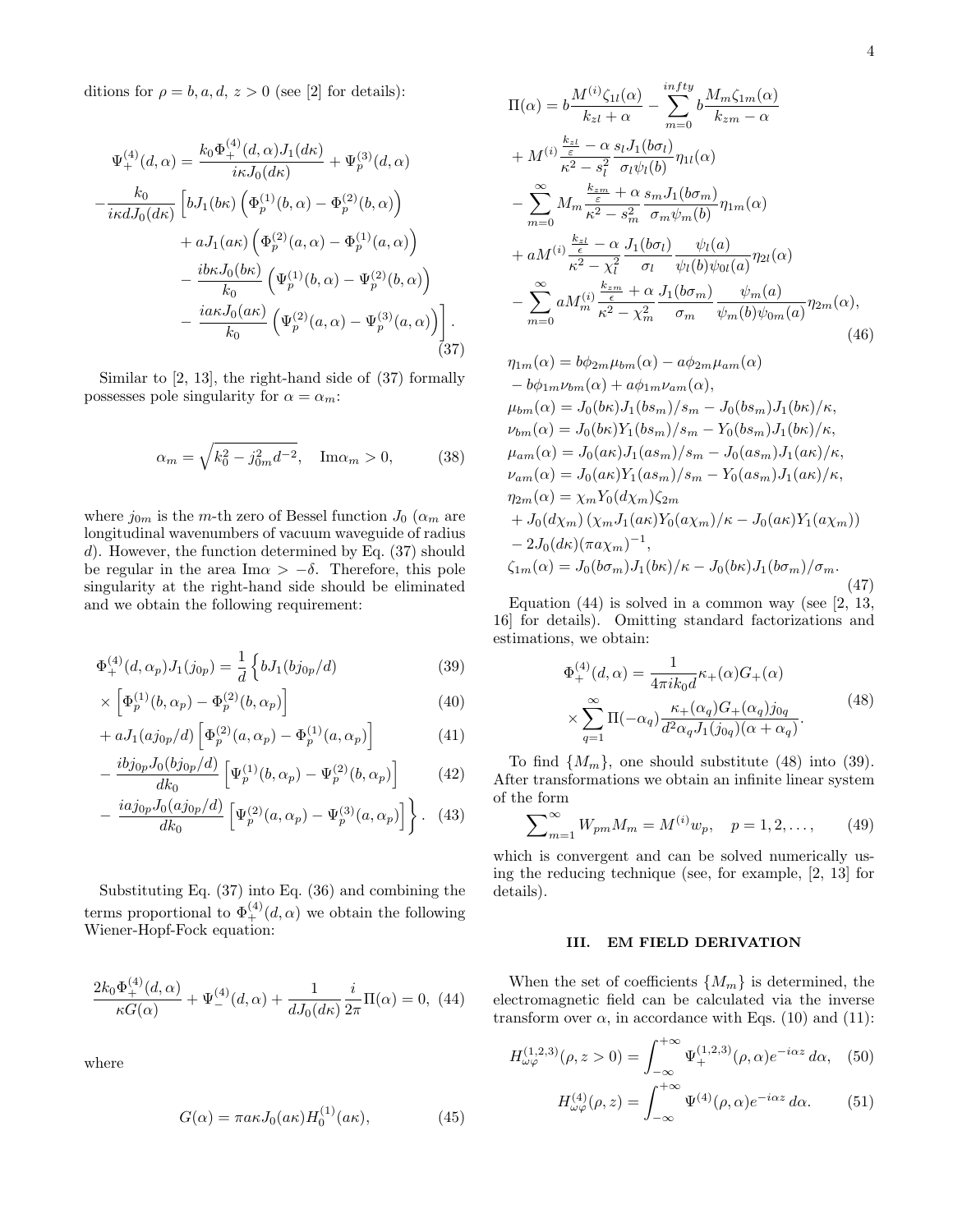performing calculations similar to those done in [2], one obtains that the field in the region  $z > 0$  is described by the unified formula:

$$
H_{\omega\varphi}^{(1,2,3)}(\rho,z>0) = \sum_{q=1}^{\infty} \Pi(-\alpha_q) \frac{\kappa_+(\alpha_q)G_+(\alpha_q)j_{0q}}{d^2\alpha_q J_1(j_{0q})} \frac{L_q^+(\rho,z)}{2}
$$
(52)

where  $L_q^+$  is given by Eq. (47) in [13].

For the domain "4" one can also obtain the representation convenient for investigation of the far-field:

$$
H_{\omega\varphi}^{(4)}(\rho,z) = \frac{1}{d} \sum_{q=1}^{\infty} \Pi(-\alpha_q) \frac{\kappa_+(\alpha_q)G_+(\alpha_q)j_{0q}}{d^2\alpha_q J_1(j_{0q})} \frac{I_q^{(4)}}{4\pi}, \tag{53}
$$

where integral

$$
I_q^{(4)}(\rho, z) = \int_{-\infty}^{+\infty} \frac{\kappa_+(\alpha)G_+(\alpha)H_1^{(1)}(\rho\kappa)}{\kappa(\alpha)H_0^{(1)}(a\kappa)(\alpha_q + \alpha)} e^{-i\alpha z} d\alpha \qquad (54)
$$

has been investigated previously (see Eq. (41) in [13]). In particular, integral (54) can be easily calculated asymptotically (see Eq. (51) in [13]) and substituted into (53) to obtain far-field in the region "4".

- [1] S. Jiang, W. Li, Z. He, Q. Jia, and L. Wang, Opt. Lett. 45, 5416 (2020).
- [2] S. N. Galyamin and V. V. Vorobev, IEEE Transactions on Microwave Theory and Techniques , 1 (2022).
- [3] E. A. Nanni, W. R. Huang, K.-H. Hong, K. Ravi, A. Fallahi, G. Moriena, R. J. Dwayne Miller, and F. X. Kärtner, Nature Communications 6, 8486 (2015).
- [4] B. D. O'Shea, G. Andonian, S. Barber, K. Fitzmorris, S. Hakimi, J. Harrison, P. D. Hoang, M. J. Hogan, B. Naranjo, O. B. Williams, V. Yakimenko, and J. Rosenzweig, Nature Communications 7, 12763 (2016).
- [5] D. Wang, X. Su, L. Yan, Y. Du, Q. Tian, Y. Liang, L. Niu, W. Huang, W. Gai, C. Tang, and S. Antipov, Applied Physics Letters 111, 174102 (2017), https://doi.org/10.1063/1.4999959.
- [6] C. Jing, S. Antipov, M. Conde, W. Gai, G. Ha, W. Liu, N. Neveu, J. Power, J. Qiu, J. Shi, D. Wang, and E. Wisniewski, Nuclear Instruments and Methods in Physics Research Section A: Accelerators, Spectrometers, Detectors and Associated Equipment 898, 72 (2018).
- [7] M. T. Hibberd, A. L. Healy, D. S. Lake, V. Georgiadis, E. J. H. Smith, O. J. Finlay, T. H. Pacey, J. K. Jones, Y. Saveliev, D. A. Walsh, E. W. Snedden, R. B. Appleby, G. Burt, D. M. Graham, and S. P. Jamison, Nature Photonics (2020), 10.1038/s41566-020-0674-1.
- [8] H. Tang, L. Zhao, P. Zhu, X. Zou, J. Qi, Y. Cheng, J. Qiu, X. Hu, W. Song, D. Xiang, and J. Zhang, Phys. Rev. Lett. 127, 074801 (2021).
- [9] S. N. Galyamin, A. V. Tyukhtin, S. Antipov, and S. S. Baturin, Opt. Express 22, 8902 (2014).
- [10] M. Ivanyan, A. Grigoryan, A. Tsakanian, and V. Tsakanov, Phys. Rev. ST Accel. Beams 17, 074701

#### IV. CONCLUSION

, the open end (with orthogonal cut) of a circular waveg-We have presented convenient rigorous analytical approach for calculation of various diffraction processes at uide with three-layer dielectric lining. This approach can be effectively used for investigation of radiation of Cherenkov wakefield from the open-ended capillary (see Ref. [1]) which is a promising structure for realization of beam-driven THz source with small divergence and high efficiency. Moreover, this approach can be extended to more complicated problems. For example, excitation by a charged particle bunch (in full formulation including both wakefield radiation and transition radiation) can be incorporated into the solution.

### V. ACKNOWLEDGEMENTS

Author is grateful to A.M. Altmark for fruitful discussions. This work is supported by the Russian Science Foundation (grant No. 18-72-10137).

(2014).

- [11] D. Wang, X. Su, Y. Du, Q. Tian, Y. Liang, L. Niu, W. Huang, W. Gai, L. Yan, C. Tang, and S. Antipov, Review of Scientific Instruments 89, 093301 (2018), https://doi.org/10.1063/1.5042006.
- [12] L. Zhao, H. Tang, C. Lu, T. Jiang, P. Zhu, L. Hu, W. Song, H. Wang, J. Qiu, C. Jing, S. Antipov, D. Xiang, and J. Zhang, Phys. Rev. Lett. 124, 054802 (2020).
- [13] S. N. Galyamin, V. V. Vorobev, and A. V. Tyukhtin, IEEE Transactions on Microwave Theory and Techniques 69, 2429 (2021).
- [14] S. N. Galyamin, A. V. Tyukhtin, V. V. Vorobev, A. A. Grigoreva, and A. S. Aryshev, Phys. Rev. Accel. Beams 22, 012801 (2019).
- [15] L. Weinstein, The Theory of Diffraction and the Factorization Method: generalized Wiener-Hopf Technique, Golem Series in Electromagnetics, V. 3 (Golem Press, 1969).
- [16] R. Mittra and S. Lee, Analytical Techniques in the Theory of Guided Waves (Macmillian, 1971).
- [17] W. E. Williams and M. J. Lighthill, Mathematical Proceedings of the Cambridge Philosophical Society 52, 322–335 (1956).
- [18] G. Voskresenskii and S. Zhurav, Radiotekhnika i Electronika 23, 2505 (1978).
- [19] T. Johnson and D. Moffatt, Electromagnetic Scattering by Open Circular Waveguides, Technical Report 710816- 9 (The Ohio State University, 1980).
- [20] K. Kobayashi, in Antennas and Propagation Society Symposium 1991 Digest (1991) pp. 1054–1057 vol.2.
- [21] K. Kobayashi and A. Sawai, Journal of Electromagnetic Waves and Applications 6, 475 (1992).